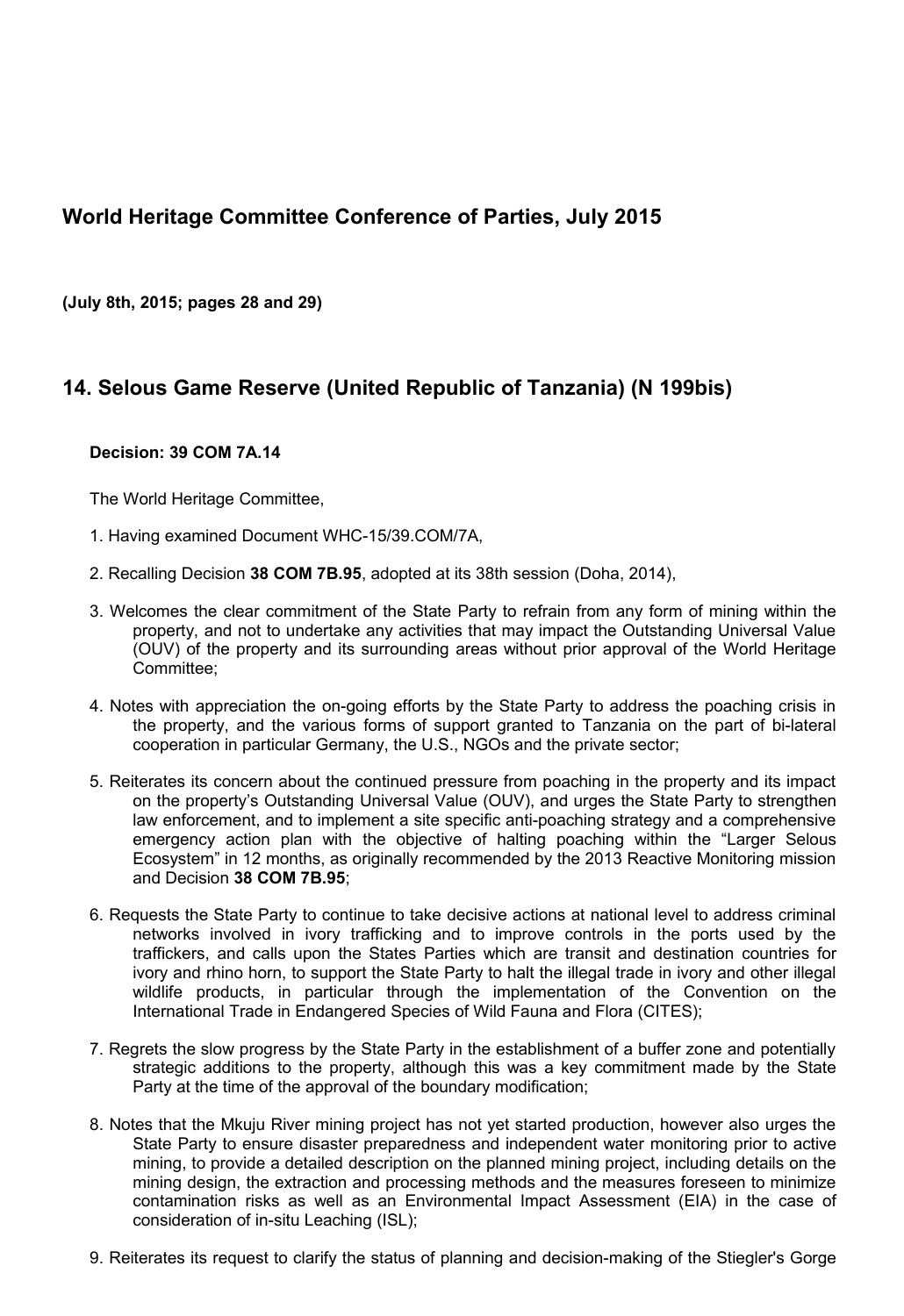Dam project as was requested in Decision **38 COM 7B.95**;

10. Also notes that the submitted Environmental and Social Impact Assessment (ESIA) for the Kidunda dam project does not address the comments provided in neither the report of the 2013 Reactive Monitoring mission nor the relevant Committee decisions, and does not elaborate on the impacts on the property's OUV, therefore also reiterates its

Decisions adopted by the World Heritage Committee WHC-15/39.COM/19, page 29 at its 39th session (Bonn, 2015)